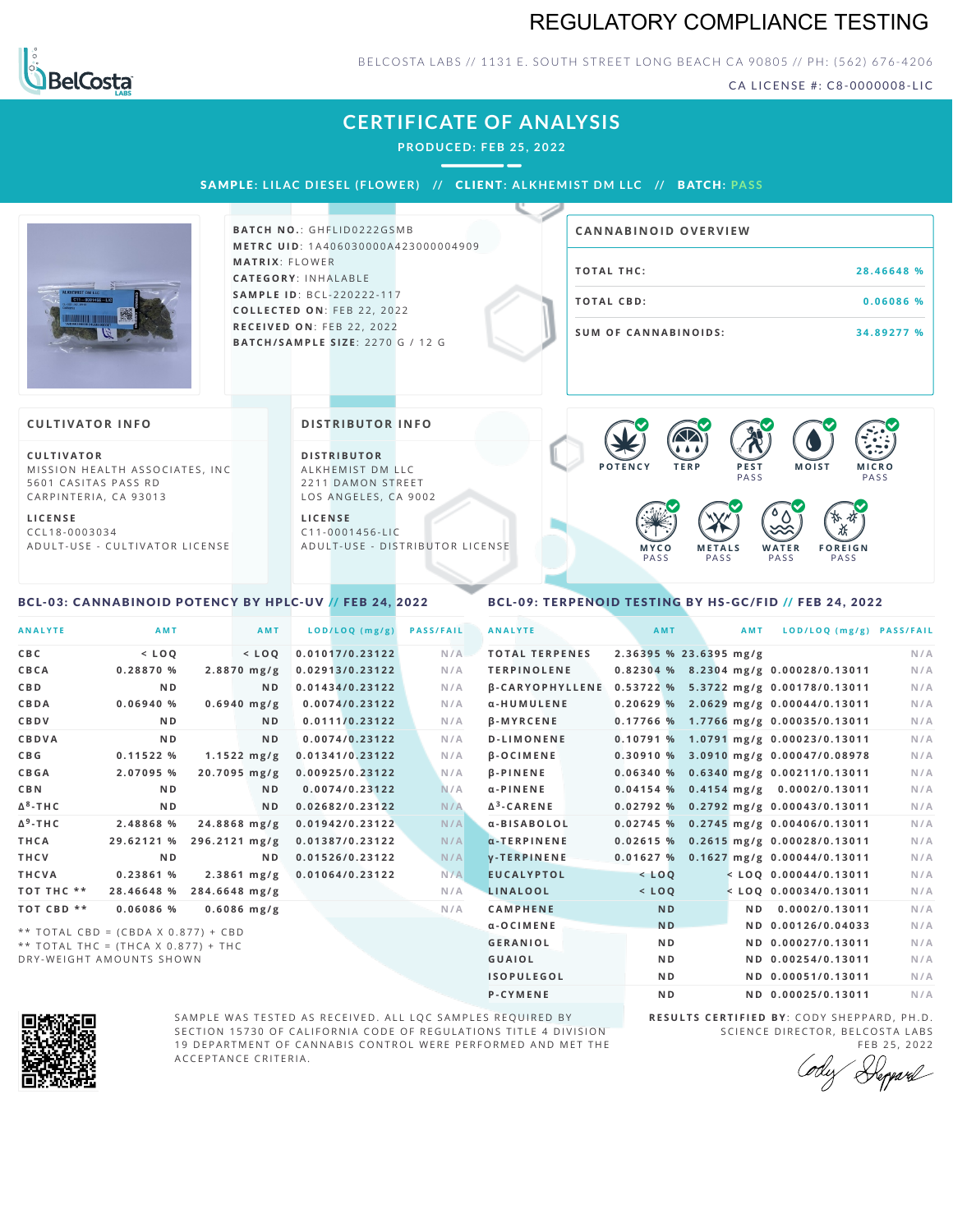## REGULATORY COMPLIANCE TESTING

#### <span id="page-1-0"></span>BCL-05: RESIDUAL PESTICIDE ANALYSIS BY LC-MS/MS ESI // FEB 24, 2022

| <b>ANALYTE</b>                          |                    | LIMIT AMT (µg/g) | LOD/LOQ (µg/g) PASS/FAIL    |                     | <b>ANALYTE</b>                             |                          | LIMIT AMT $(\mu g/g)$ | LOD/LOQ (µg/g) PASS/FAIL       |            |
|-----------------------------------------|--------------------|------------------|-----------------------------|---------------------|--------------------------------------------|--------------------------|-----------------------|--------------------------------|------------|
| <b>ABAMECTIN</b>                        | $0.1 \mu g/g$      | N D              | 0.01153/0.04                | <b>PASS</b>         | <b>MALATHION</b>                           | $0.5 \mu g/g$            | N D                   | 0.00472/0.02                   | PASS       |
| <b>ACEPHATE</b>                         | $0.1 \mu g/g$      | ND               | 0.00368/0.02                | <b>PASS</b>         | METALAXYL                                  | $2 \mu g/g$              | N D                   | 0.00503/0.02                   | PASS       |
| ACEQUINOCYL                             | $0.1 \mu g/g$      | N D              | 0.00417/0.02                | <b>PASS</b>         | <b>METHIOCARB</b>                          | Any amt                  | N D                   | 0.00503/0.02                   | PASS       |
| <b>ACETAMIPRID</b>                      | $0.1 \mu g/g$      | N D              | 0.00464/0.02                | <b>PASS</b>         | METHOMYL                                   | 1 $\mu$ g/g              | N D                   | 0.00494/0.02                   | PASS       |
| <b>ALDICARB</b>                         | Any amt            | N D              | 0.01109/0.04                | <b>PASS</b>         | <b>MEVINPHOS</b>                           | Any amt                  | N D                   |                                | PASS       |
| <b>AZOXYSTROBIN</b>                     | $0.1 \mu g/g$      | N D              | 0.00639/0.02                | <b>PASS</b>         | <b>MEVINPHOSI</b>                          |                          | N D                   | 0.00163/0.0084                 | N/A        |
| <b>BIFENAZATE</b>                       | $0.1 \mu g/g$      | N D              | 0.00355/0.02                | <b>PASS</b>         | <b>MEVINPHOS II</b>                        |                          | ND.                   | 0.00542/0.0316                 | N/A        |
| <b>BIFENTHRIN</b>                       | $3 \mu g/g$        | N D              | 0.00473/0.04                | <b>PASS</b>         | <b>MYCLOBUTANIL</b>                        | $0.1 \mu g/g$            | N D                   | 0.00867/0.04                   | PASS       |
| <b>BOSCALID</b>                         | $0.1 \mu g/g$      | N D              | 0.00494/0.02                | <b>PASS</b>         | <b>NALED</b>                               | $0.1 \mu g/g$            | N D                   | 0.00328/0.02                   | PASS       |
| CARBARYL                                | $0.5 \mu g/g$      | N D              | 0.00295/0.02                | <b>PASS</b>         | OXAMYL                                     | $0.5 \mu g/g$            | N D                   | 0.00455/0.02                   | PASS       |
| CARBOFURAN                              | Any amt            | N D              | 0.00613/0.02                | <b>PASS</b>         | PACLOBUTRAZOL                              | Any amt                  | N D                   | 0.00714/0.04                   | PASS       |
| CHLORANTRANIL-<br><b>IPROLE</b>         | $10 \mu g/g$       | N D              | 0.00697/0.04                | PASS                | <b>PERMETHRIN</b>                          | $0.5 \mu g/g$            | N D                   |                                | PASS       |
| <b>CLOFENTEZINE</b>                     |                    | N D              | 0.0054/0.02                 | <b>PASS</b>         | PERMETHRIN CIS                             |                          | N D                   | 0.00237/0.0082                 | N/A        |
|                                         | $0.1 \mu g/g$      | N D              | 0.00215/0.02                | <b>PASS</b>         | PERMETHRIN TRANS                           |                          | N D                   | 0.00245/0.0118                 | N/A        |
| <b>COUMAPHOS</b><br><b>CYFLUTHRIN</b>   | Any amt            | N D              | 0.05508/0.2                 | <b>PASS</b>         | <b>PHOSMET</b>                             | $0.1 \mu g/g$            | N D                   | 0.0043/0.02                    | PASS       |
| CYPERMETHRIN                            | $2 \mu g/g$        | N D              | 0.00556/0.04                | <b>PASS</b>         | PIPERONYLBUTO-<br>XIDE                     | $3 \mu g/g$              | N D                   | 0.00247/0.02                   | PASS       |
| <b>DAMINOZIDE</b>                       | 1 $\mu$ g/g        | N D              | 0.00227/0.04                | PASS                | <b>PRALLETHRIN</b>                         | $0.1 \mu g/g$            | N D                   | 0.00392/0.02                   | PASS       |
| <b>DIAZINON</b>                         | Any amt            | N D              | 0.00487/0.02                | <b>PASS</b>         | PROPICONAZOLE                              |                          | N D                   | 0.0024/0.02                    | PASS       |
| <b>DIMETHOATE</b>                       | $0.1 \mu g/g$      | N D              | 0.00354/0.02                | PASS                | <b>PROPOXUR</b>                            | $0.1 \mu g/g$            | N D                   | 0.00374/0.02                   | PASS       |
| <b>DIMETHOMORPH</b>                     | Any amt            | ND               |                             | PASS                | <b>PYRETHRINS</b>                          | Any amt<br>$0.5 \mu g/g$ | N D                   | 0.00726/0.04                   | PASS       |
| <b>DIMETHOMORPH I</b>                   | $2 \mu g/g$        | ND               | 0.00109/0.0078              | N/A                 | PYRIDABEN                                  |                          | N D                   | 0.0034/0.02                    | PASS       |
|                                         |                    |                  |                             |                     |                                            | $0.1 \mu g/g$            |                       |                                | PASS       |
| <b>DIMETHOMORPH II</b>                  |                    | ND               | 0.0015/0.0122               | N/A                 | <b>SPINETORAM</b>                          | $0.1 \mu g/g$            | N D                   |                                |            |
| <b>ETHOPROPHOS</b><br><b>ETOFENPROX</b> | Any amt<br>Any amt | N D<br>N D       | 0.0041/0.02<br>0.00274/0.02 | <b>PASS</b><br>PASS | <b>SPINETORAM J</b><br><b>SPINETORAM L</b> |                          | N D<br>N D            | 0.00329/0.016<br>0.00157/0.016 | N/A<br>N/A |
| <b>ETOXAZOLE</b>                        | $0.1 \mu g/g$      | ND               | 0.00385/0.02                | <b>PASS</b>         | <b>SPINOSAD</b>                            | $0.1 \mu g/g$            | N D                   |                                | PASS       |
| <b>FENHEXAMID</b>                       | $0.1 \mu g/g$      | N D              | 0.01055/0.02                | <b>PASS</b>         | SPINOSAD A                                 |                          | N D                   | 0.00205/0.01438                | N/A        |
| <b>FENOXYCARB</b>                       | Any amt            | N D              | 0.00175/0.02                | <b>PASS</b>         | SPINOSAD D                                 |                          | N <sub>D</sub>        | 0.00104/0.00498                | N/A        |
| <b>FENPYROXIMATE</b>                    | $0.1 \mu g/g$      | N D              | 0.00481/0.02                | <b>PASS</b>         | <b>SPIROMESIFEN</b>                        | $0.1 \mu g/g$            | N D                   | 0.00944/0.04                   | PASS       |
| <b>FIPRONIL</b>                         | Any amt            | N D              | 0.00478/0.02                | <b>PASS</b>         | <b>SPIROTETRAMAT</b>                       | $0.1 \mu g/g$            | N D                   | 0.00208/0.02                   | PASS       |
| <b>FLONICAMID</b>                       | $0.1 \mu g/g$      | N D              | 0.00398/0.02                | <b>PASS</b>         | <b>SPIROXAMINE</b>                         | Any amt                  | N D                   | 0.00344/0.02                   | PASS       |
| <b>FLUDIOXONIL</b>                      | $0.1 \mu g/g$      | N D              | 0.01369/0.04                | <b>PASS</b>         | <b>TEBUCONAZOLE</b>                        | $0.1 \mu g/g$            | N D                   | 0.00816/0.04                   | PASS       |
| HEXYTHIAZOX                             | 0.1 µg/g           | N D              | 0.00297/0.02                | <b>PASS</b>         | <b>THIACLOPRID</b>                         | Any amt                  | N D                   | 0.0039/0.02                    | PASS       |
| <b>IMAZALIL</b>                         | Any amt            | N D              | 0.0056/0.02                 | PASS                | <b>THIAMETHOXAM</b>                        | $5 \mu g/g$              | N D                   | 0.00358/0.02                   | PASS       |
| <b>IMIDACLOPRID</b>                     | $5 \mu g/g$        | ND               | 0.00645/0.02                | <b>PASS</b>         | TRIFLOXYSTROB-                             |                          |                       |                                |            |
| KRESOXIM-<br>METHYL                     | $0.1 \mu g/g$      | N D              | 0.00339/0.02                | <b>PASS</b>         | 1N                                         | $0.1 \mu g/g$            | N D                   | 0.00421/0.02                   | PASS       |

### BCL-13: PESTICIDE TESTING BY GC/MS // FEB 24, 2022

| <b>ANALYTE</b>         | LIMIT         | $AMT$ ( $\mu g/g$ ) | $LOD/LOQ$ ( $\mu g/g$ ) | <b>PASS/FAIL</b> |
|------------------------|---------------|---------------------|-------------------------|------------------|
| <b>CAPTAN</b>          | $0.7 \mu g/g$ | N <sub>D</sub>      | 0.01977/0.06            | <b>PASS</b>      |
| <b>CHLORDANE</b>       | Any amt       | N <sub>D</sub>      |                         | <b>PASS</b>      |
| <b>CHLORDANE CIS</b>   |               | N <sub>D</sub>      | 0.01199/0.03            | N/A              |
| <b>CHLORDANE TRANS</b> |               | N <sub>D</sub>      | 0.01082/0.03            | N/A              |
| <b>CHLORFENAPYR</b>    | Any amt       | N <sub>D</sub>      | 0.01364/0.06            | <b>PASS</b>      |

| <b>ANALYTE</b>                      | LIMIT         | AMT (µg/g)     | LOD/LOQ (µg/g) | <b>PASS/FAIL</b> |
|-------------------------------------|---------------|----------------|----------------|------------------|
| <b>CHLORPYRIFOS</b>                 | Any amt       | N <sub>D</sub> | 0.01653/0.06   | <b>PASS</b>      |
| <b>DICHLORVOS</b>                   | Any amt       | N <sub>D</sub> | 0.01165/0.06   | <b>PASS</b>      |
| <b>METHYL PARATHION</b>             | Any amt       | N <sub>D</sub> | 0.00851/0.06   | <b>PASS</b>      |
| PENTACHLORONI-<br><b>TROBENZENE</b> | $0.1 \mu g/g$ | N <sub>D</sub> | 0.01282/0.06   | <b>PASS</b>      |